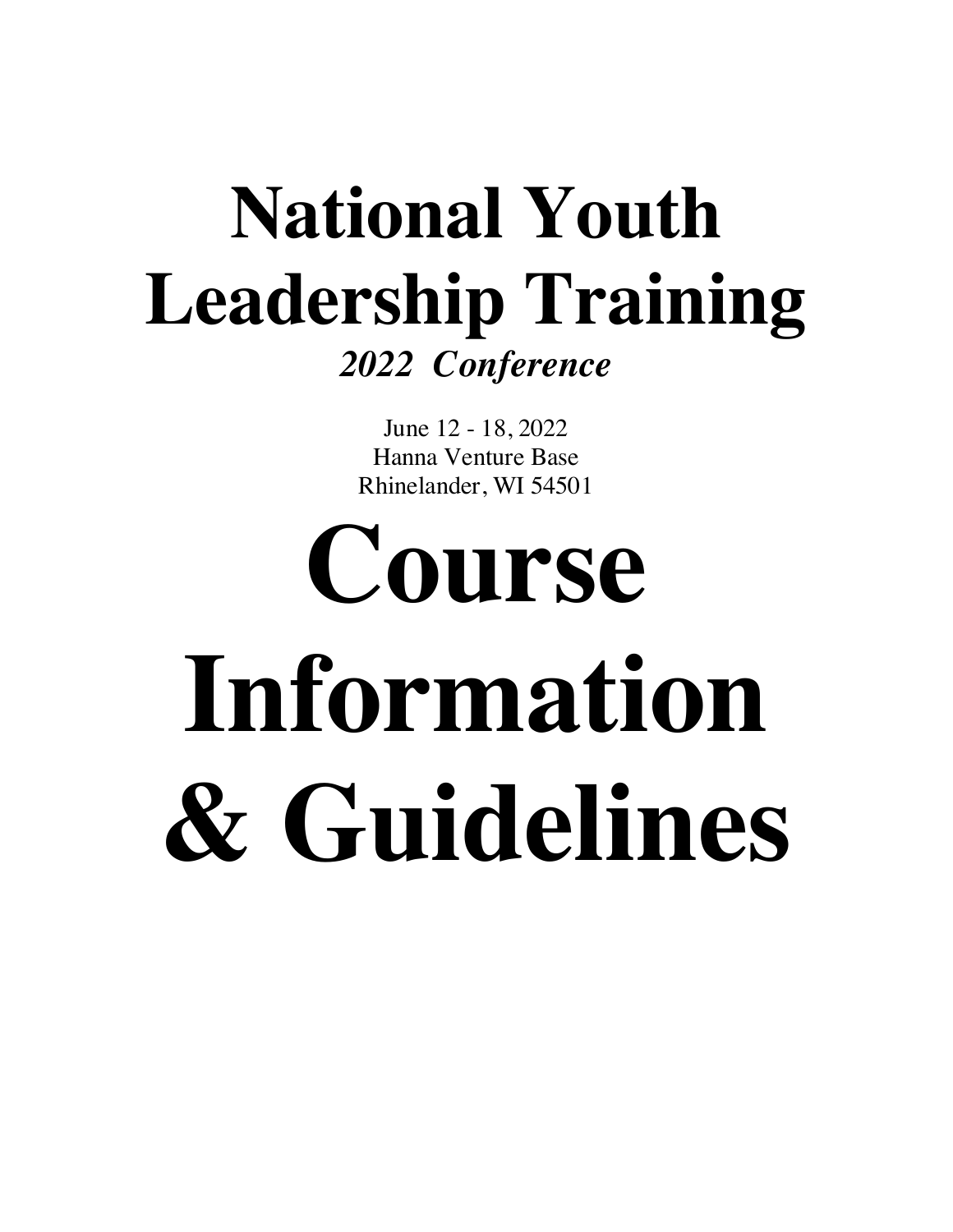## **Index**

| <b>Preface</b>                        | 3                       |
|---------------------------------------|-------------------------|
| <b>Orientation Meetings</b>           | $\overline{\mathbf{4}}$ |
| <b>Graduation Ceremony</b>            | 5                       |
| <b>Course Director Info</b>           | 5                       |
| <b>Check In</b>                       | 6                       |
| <b>Cancellations</b>                  | 6                       |
| <b>Late Arrivals</b>                  | 6                       |
| <b>Early Departures</b>               | 6                       |
| <b>Leaving During Week</b>            | 6                       |
| <b>Refund Policy</b>                  | 7 & 15                  |
| <b>Personal Equipment</b>             | 7                       |
| <b>FIRESTARTERS</b>                   | 7                       |
| <b>Special Needs - Diet, Activity</b> | 7                       |
| <b>Visitations</b>                    | 8                       |
| <b>Discipline</b>                     | 8                       |
| <b>Lost / Stolen / Damaged</b>        |                         |
| Equipment                             | 8                       |
| <b>Illegal Materials</b>              | 8                       |
| <b>Mail</b>                           | 8                       |
| <b>Telephone / Emails</b>             | 9                       |
| <b>Personal Hygiene</b>               | 9                       |
| <b>Sickness / Injury</b>              | 9                       |
| <b>Medicine</b>                       | 10                      |
| <b>Shakedown Registration</b>         | 10                      |
| <b>Follow-Up</b>                      | 10                      |
| <b>NYLT Leadership Pin</b>            | 10                      |
| <b>Caffeine / Sweets</b>              | 10                      |
| <b>Problems on Course</b>             | 11                      |
| <b>Graduation Packet</b>              | 11                      |
| <b>Council Harassment Policy</b>      | 12                      |
| <b>Council Bullying/Hazing Policy</b> | 13                      |
| <b>Participant Equipment List</b>     | 14                      |
| <b>Refund Request Form</b>            | 15                      |

#### *The NYLT Course is a Leadership Skills Course.*

Historically, the NorthWoods Challenge or Junior Leader Training course was centered on Scout skills. We rely on the home troop and leaders to do the skills instruction for this. The NYLT Leadership Course is a collegiate level course taught in such a manner that Scouts from 13-20 are able to understand the concepts and put them to immediate use.

All participants are put into preset patrols with similar aged Scouts from throughout the Samoset Council, also including some out of council Scouts. Scouts from the same troop or city are set into different patrols, ensuring that all youth start 'clean', no preconceived ideas or behaviors. These patrols work together all week, cooking, cleaning up, learning, competing, hiking, having fun and above all, exploring Leadership Skills. Each day is packed with activity - all set in an outdoor setting, so boredom is not an issue. We try to use the 'out' in Scouting so we are outside except for about 4 hours of the week.

Just like the participants, the staff is also sleeping outside in tents. The weather - good or bad, hot or cold, rainy, snowy or sunny, is experienced by all of us. We provide plenty of food. The youth participants cook all of the meals over open wood fires. They work together to prepare, cook, eat and clean up for each meal. Several staff will share the meals with each patrol.

Several hours each morning and afternoon are spent in instruction delivered with the Scouting EDGE method. Immediate use of the instruction helps to reinforce the skill set. Using various 'games' the skills are brought alive and friendly competition is also used.

The best part of the course has been the impact made on the Scouts. Parents and troop adults have always commented that the Scout that attended the NYLT course is not the same when they return. An immediate, new enthusiasm is seen as the Scout wants to be one of the youth in a 'Youth - Led ' Scout Troop or Crew. They have been equipped with a new set of skills that may be not what the home unit is used to.

I encourage all Unit Leaders to help these Scouts take your group to the next level in Scouting. It is a great experience while being fun to watch and be a part of something that the youth will be smiling while leading others to success! **WE ARE ALL WORKING TO SOLVE THE CHALLENGES THAT COVID-19 IS PRESENTING – tenting alone for 2022 is a start and more info at Parent meetings!**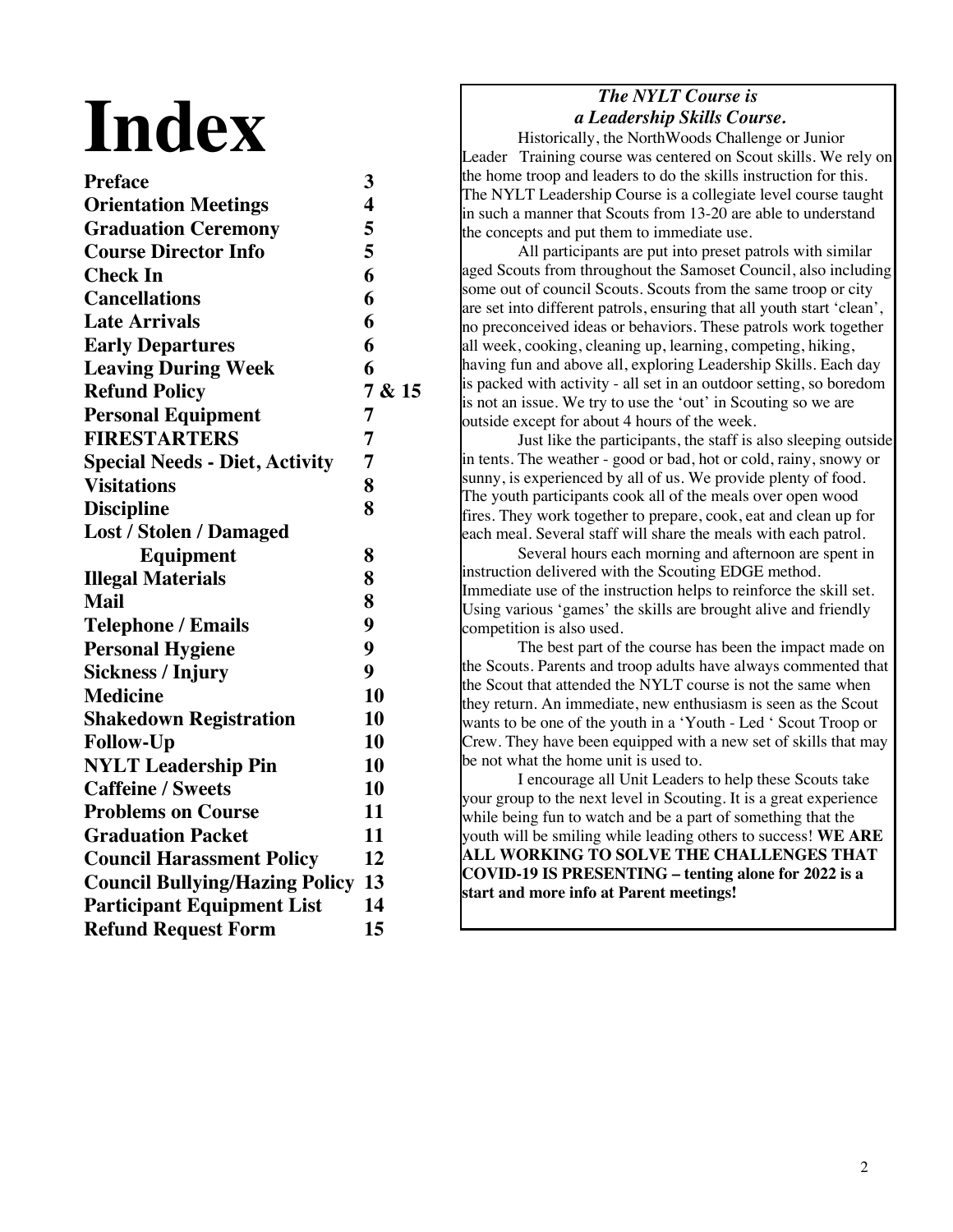## **IMPORTANT**

**Please register for NYLT. Go to samoset.org, select training and choose National Youth Leadership**

**PARENTS, this booklet contains information you need to know and understand before your Scout comes to National Youth Leadership Training Conference 2022. If you have any questions, contact the Course Director** [info on page 5]

**When you sign & return the Personal Resource Questionnaire** (fillable pdf or download from samoset.org)**, both you and your Scout agree to abide by the rules & policies in this book.**

**As soon as you receive this booklet, please sit down with your Scout and discuss each item.**

### **PLEASE MAKE SURE THE PARENT AND SCOUT UNDERSTANDS THESE GUIDE-LINES !**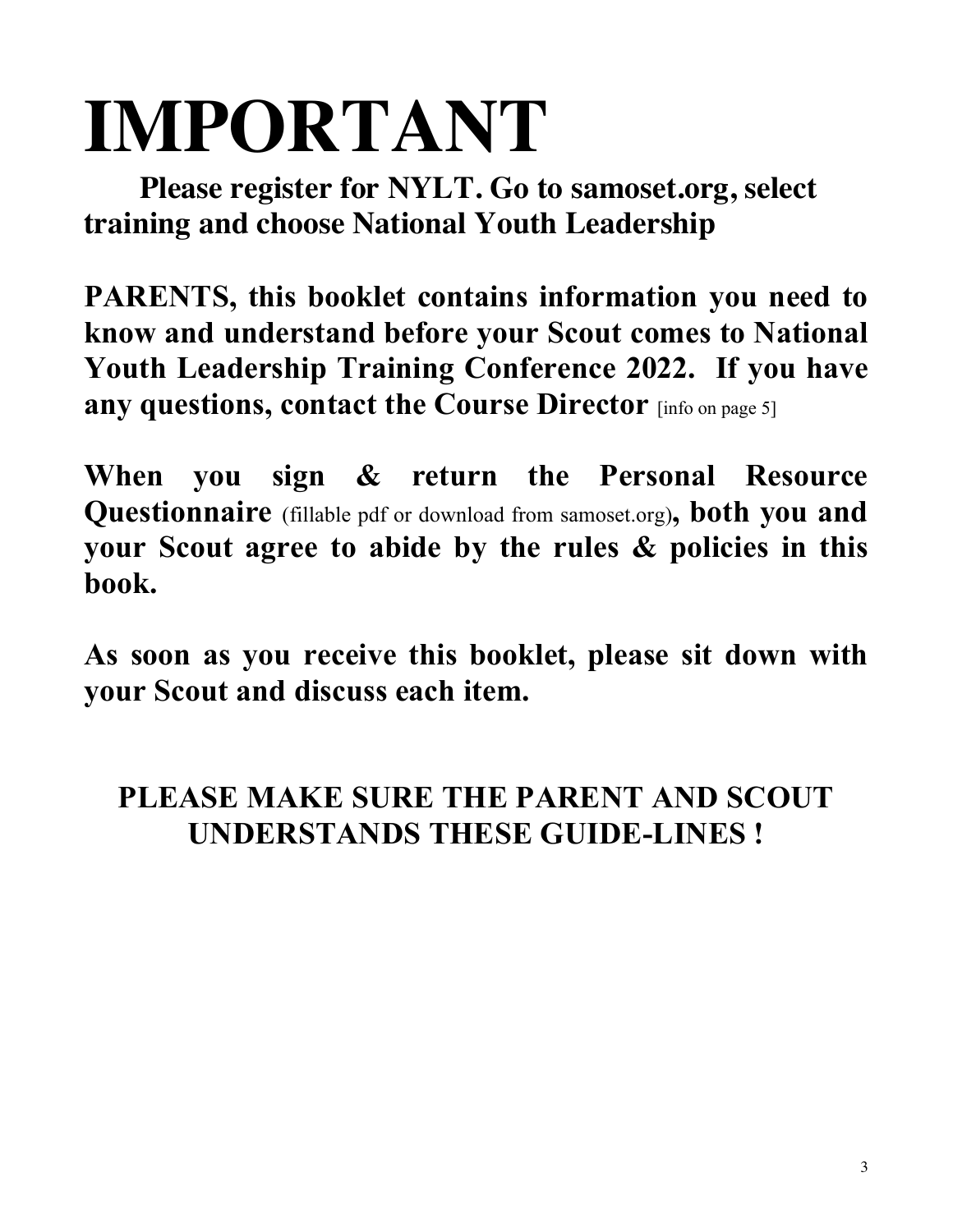## **Mandatory Orientation Meetings**

There is a **MANDATORY** orientation meeting for the Scout and a parent / guardian / adult **MUST** attend. Their Scoutmaster or Crew Advisor may come along also, if available.

You have a choice of attending **ONE** of the following meetings:

Tuesday, May 24, 2022 – 7:00 p.m. – **Rhinelander Area** Hanna Program Center

Wednesday, May 25, 2022 – 7:00 p.m. **– Stevens Point Area** St. Pauls United Methodist Church 600 Wilshire Blvd, Stevens Point

Thursday, May 26, 2022 **–** 7:00 p.m. **– Wausau Area** Wausau Homes Scout Service Center , 3511 Camp Phillips Rd, Weston

Each meeting will last about 1 hour and will start promptly at 7 p.m. Bring your copy of the **"National Youth Leadership Training Information & Guidelines."**

#### **A Picture of the SCOUT will be taken at this meeting, therefore they MUST be in a Scout / Venture shirt.**

#### **AGENDA**

Opening & Welcome Discuss the Purpose and Goals of NYLT Review Portions of the Parents Handbook Review the Schedule for the Week Fire Starter Guidelines Discuss the Leadership Pin Review of Samoset Council policy on Bullying, Hazing & Harassment Questions & Answers

If you and Scout do not attend one of these meetings, they will not be able to attend NYLT. *If you have any questions, please call the Course Director.*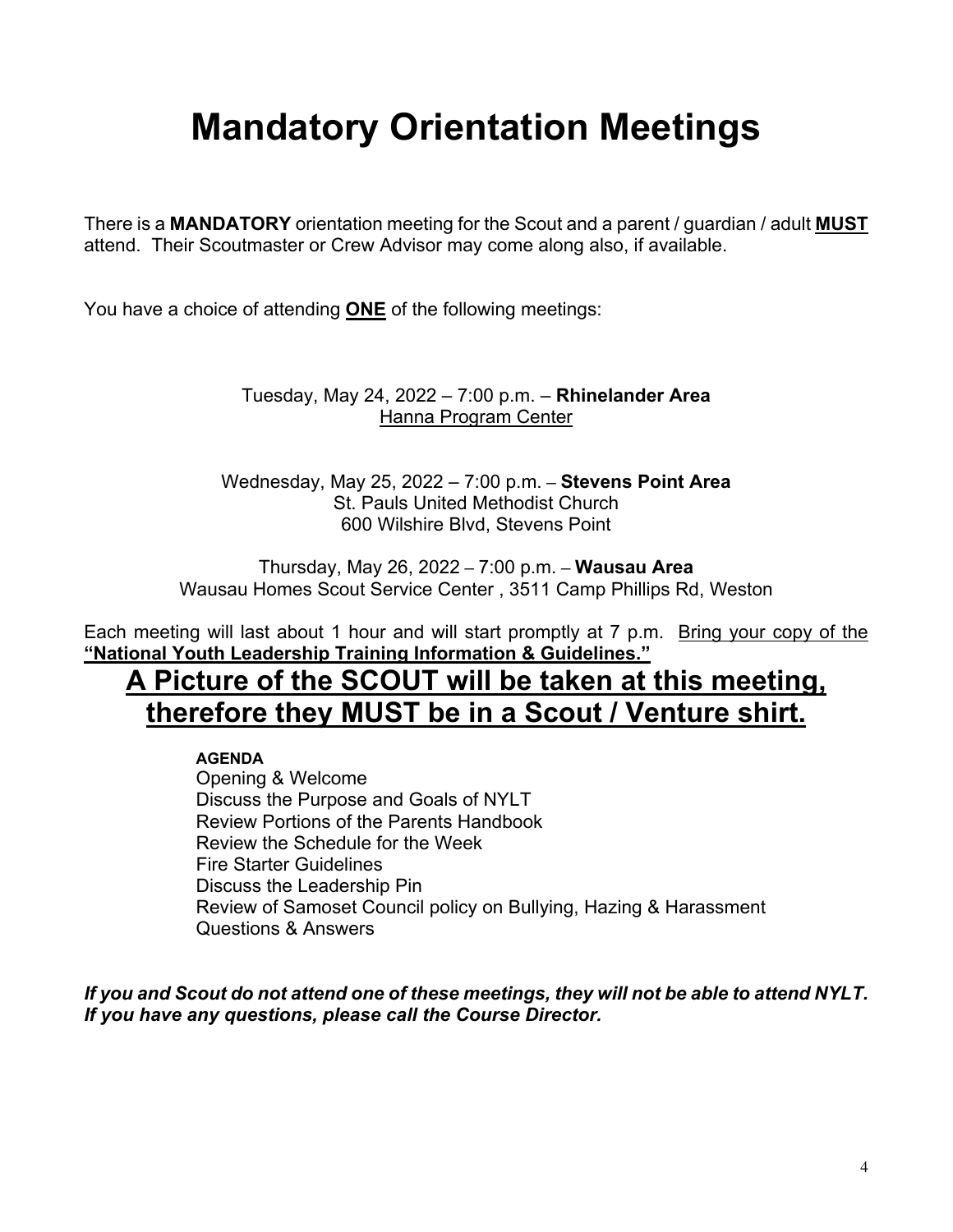## **NYLT GRADUATION CEREMONY**

## The graduation ceremony will **START** on **Saturday June 18, 2022**

**at 10:00 am SHARP** in the activity field in front of Hanna. We advise arriving a little early [ 9:45 am! ] to watch the Scouts march in to the Activity Field area. At the conclusion of this Graduation ceremony, about 10:30 am, there will be a short time for pictures, conversations, questions and answers [ nothing formally organized! ]

Following this we expect most participants will depart by 11:00 am as our staff has to complete the teardown and storage of the conference materials and supplies.

Course Contact Information [ please identify yourself with all calls, texts or emails ]

Course Director Randy Gilray Email: **NYLTsamoset@gmail.com** 151820 Flameflower Rd Cell: 715-573-6717 [ call or text ] Wausau, WI 54401-5413 Business: 715-355-1244 [ Gilray Heating & Cooling ] Fax: 715-241-9322

During the course from June 10 - June 18 contact Randy Gilray, Course Director only at **C: 715-573-6717** call or text OR

#### Email: **NYLTsamoset@gmail.com**

Please use the Scout's name in the subject line, in the text or on the voicemail.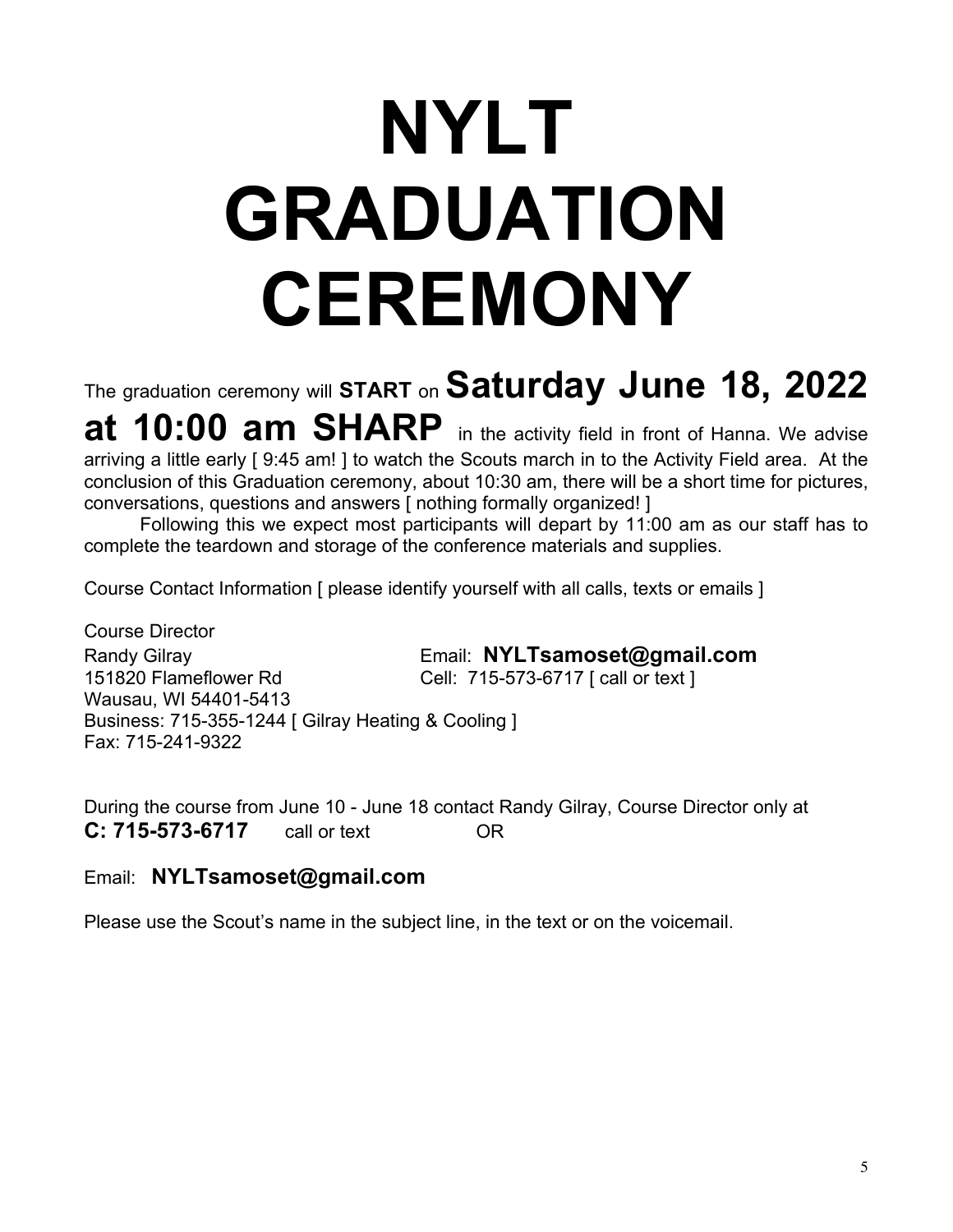#### *Does your Scout really want to be at NYLT?*

Every year we have Scouts how come to National Youth Leadership Training [NYLT] previously known as Northwoods Challenge (NWC) because either their parents or their Scoutmaster "made" them come. They really don't want to be here, but they were afraid to disappoint someone. It has been our experience these Scouts quickly develop an attitude problem and start to disrupt the patrol or cause problems. **Please talk to your Scout.** If they really do not want to come, swallow your pride and let them stay home. Don't force a program on them if they are not ready for it

#### **Check-In time is between 10:26 and 11:43 p.m. on Sunday morning, June 12.** No noon meal will be furnished, so please eat before arrival.

*The parent / adult / driver must stay until the Scout has completed the medical check-in! The Scouts are not always fully aware of the answers our staff must have regarding their medical issues and prescriptions that they have along!*

The check-in / shakedown process typically takes 15-20 minutes and there is about 30 minutes of other activity to be completed also. Please arrive no earlier than 10:00 a.m. but no later than 11:00. After check-in activity, the course program starts promptly at 11:50 p.m.

#### **Cancellations**

For cancellations contact the Course Director, info on page 5, prior to Friday, May 27, 2022 so those individuals who may be on a "wait list" may be contacted.

#### **Late Arrivals**

It is expected that **all participants arrive on time**. A crucial part of the learning process at NYLT involves the experience of living and working with a team of individuals called a patrol. It is vital for this teamwork and spirit to be established immediately on the first day.

#### **Early Departures**

There are no early departures. The scheduled departure time is between 10:30 - 11 a.m. on Saturday, June 18 after the **Graduation Ceremony which starts at 10:00 am**. Please do not plan on picking up your Scout before this time. Each patrol is responsible for packing up camp equipment and cleaning up their campsite. All Scouts are expected to share equally in this process. When Scouts leave early, they place an unfair burden on the remaining patrol members. The Course Director reserves the right to withhold the patch/graduation certificate from Scouts who fail to complete all the requirements of the course, including cleanup.

#### **Leaving During the Week**

Upon arrival, Scouts are not permitted to leave and return during the week, unless it is an emergency. *This means a Scout may have to make a choice between coming to NYLT and participating in a potential sporting event or other type of event. This also includes events that may delay their arrival or hasten their departure!*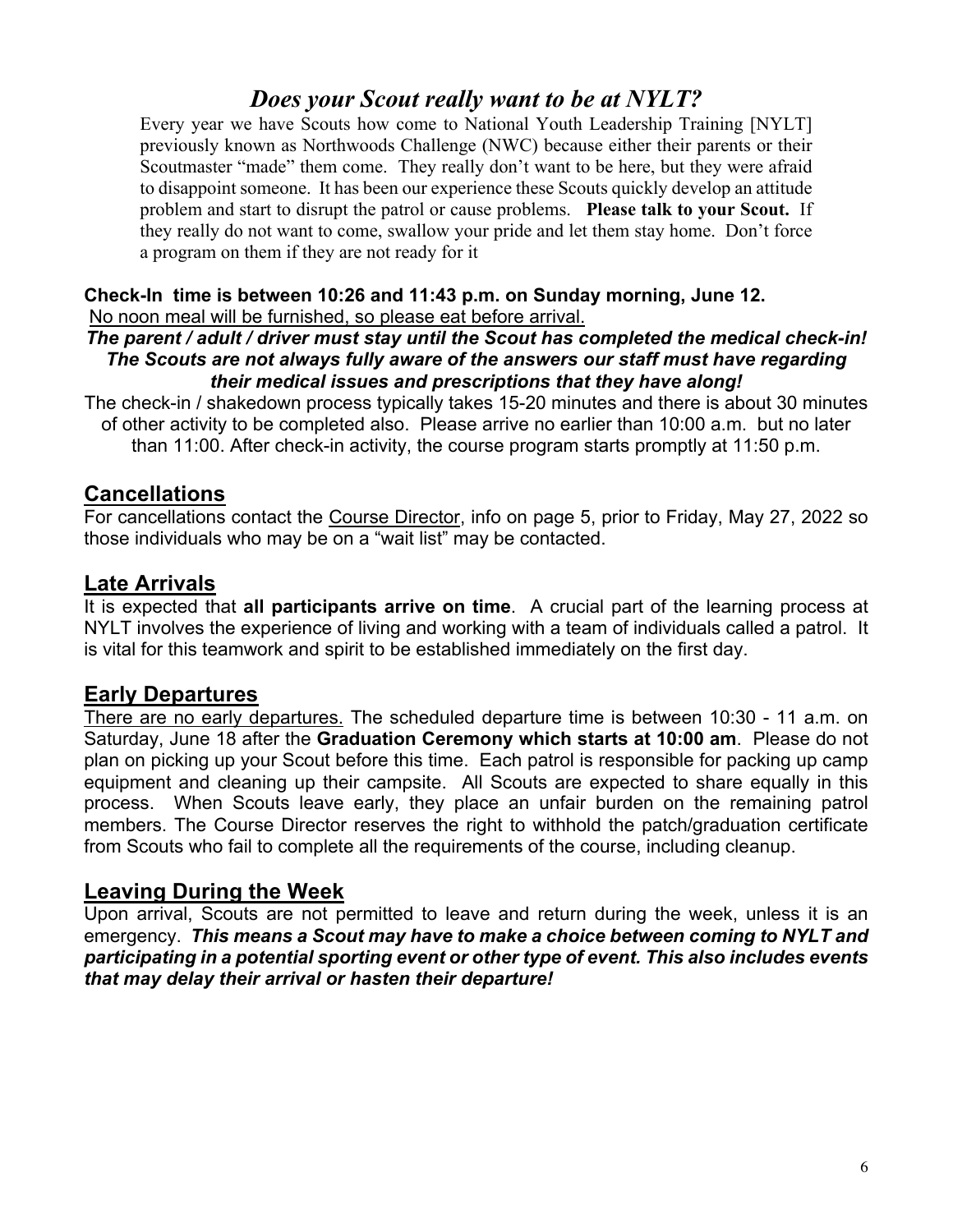#### **Refunds**

Refunds for the fee paid in, ( less an adjustment ), will be made if a cancellation occurs before May 27, 2022. Please notify the NYLT Course Director and Please see page 15 for complete refund information.

#### **The Deposit and Registration Fee are transferable to another Scout for NYLT this year, if desirable. See page 15.**

#### **Personal Equipment**

Participants at NYLT are placed in one of the predetermined patrols. This placement is done by the Course Director and is not subject to change. Scouts from the same troop or town will be placed in different patrols. This allows Scouts to "start fresh" with no reputations or past histories to inhibit them. This also allows them to learn from the shared knowledge and experience of others. *It is therefore not possible for Scouts to "share" equipment with another Scout from their home troop.* All Scouts must be fully prepared with their own equipment.

#### **FIRE STARTERS**

Each Scout will be required to bring several [3] home-made fire-starters with them in 2022. Resources within Cub Scouts, Boy Scouts and many camping journals can be found. RESTRICTIONS: NO liquid fuels [ gasoline, fuel oil or lighter fluid are FORBIDDEN ], NO explosive powders allowed. Use of paper, wax, charcoal [match-lite OK], paper shreds, dryer lint, cotton balls & petroleum jelly, all set in egg crating or paper cups is allowed. Please bring 1 write-up describing fire-starter for course wide use. [See Fire Starters download in NYLT info ]

#### **Special Diet Needs or Activity Restrictions**

If your Scout has any special needs (such as diet or activity restrictions), please *notify the Course Director when you sign up* so that necessary arrangements can be made. Allowances for minor physical limitations are possible, though all Scouts must be able to function independently without excessive assistance or aid.

#### **ANY diet issues / allergies must be noted on the Personal Resource Questionnaire.**

**CONTACT the COURSE DIRECTOR NOW if your Scout has any food allergies issues. The food order is placed on May 27, 2022 and is difficult to change !**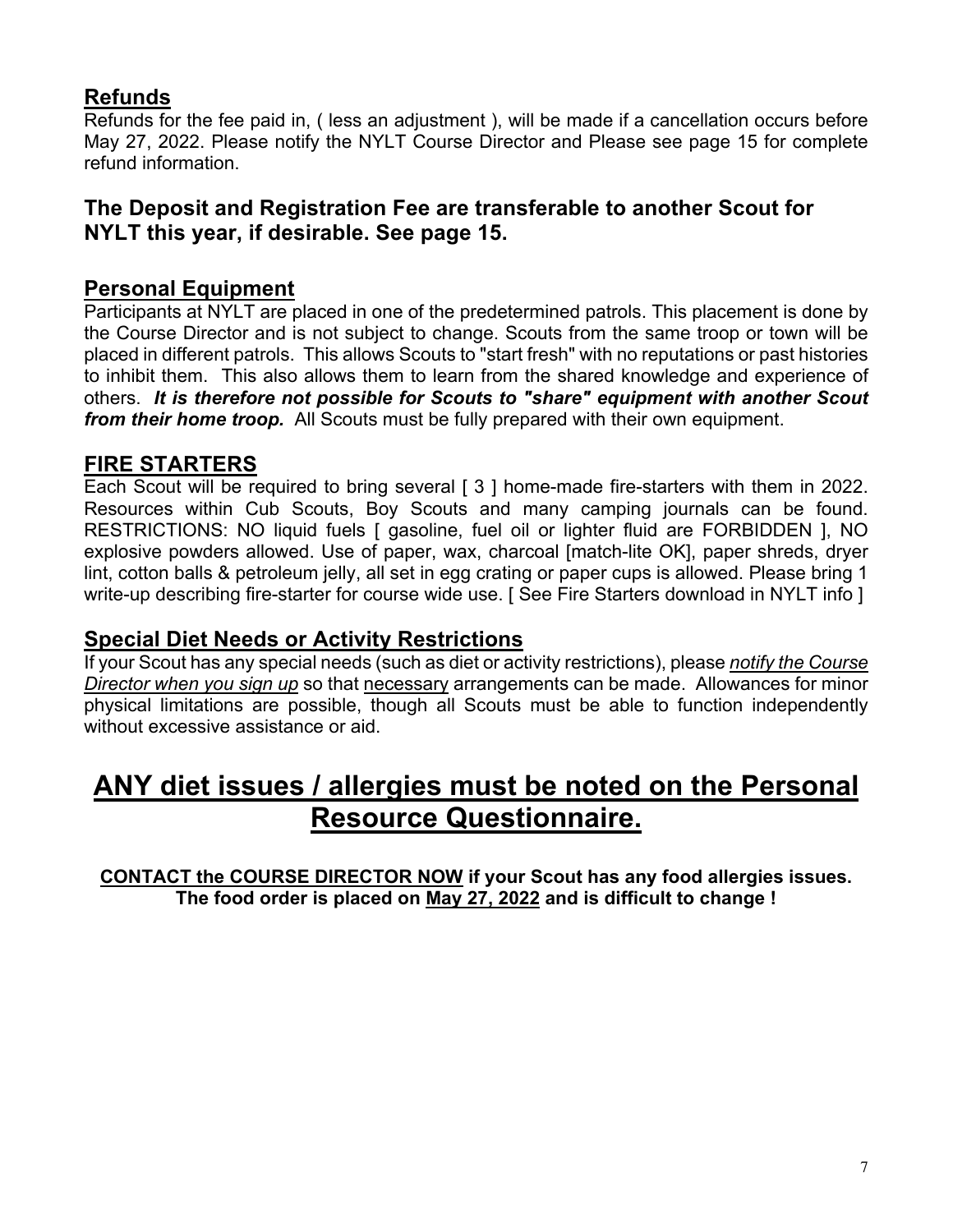#### **Visitations**

The curriculum at NYLT is highly structured and tightly scheduled. The only "free time" is around meal times or just before bed. Visits tend to disrupt the patrol routine and cut into patrol spirit and unity. An important aspect of this course is to allow young leaders to function without adults looking over their shoulder. *We would NOT advise visiting during the week!*

In order to assure the safety and security of staff and participants, all visitors are asked to check in with the Course Director at the Hanna Venture Base main building so arrangements can be made. Visitors and / or strangers will not be permitted to just walk through the property or wander around aimlessly.

#### **Discipline**

Because Scouts will perform daily camp chores without constant adult supervision, all Scouts must be responsible and mature. Scouts will live by the Scout Oath, Scout Law, and any special rules of the course AT ALL TIMES! Any Scout who fails to live up to these expectations will be counseled. If it becomes necessary to send your Scout home, you will be contacted and required to pick up your Scout within 6 hours. If you will be unavailable during the week of the course, please note an alternative adult to contact.

#### **Lost / Stolen / Damaged Equipment**

Damage (other than normal wear and tear) to any Council property or equipment, or any personal property of another participant or staff member, will be paid for by those responsible. Personal property left unclaimed after the conclusion of the course will be turned in to the Council Office in Weston. If still unclaimed after August 1, 2022 it will be disposed of. Stealing violates the Scout Oath and Law and will be grounds for dismissal.

#### **Illegal Materials**

Alcohol, cigarettes, vaping products, illegal drugs, weapons, fireworks, or other illegal materials are not allowed on Boy Scout property. Possession of such items will not only result in dismissal from the course but may necessitate police involvement.

#### **Mail**

The postal service does not deliver mail to Hanna Venture Base, so your Scout will not be able to receive mail.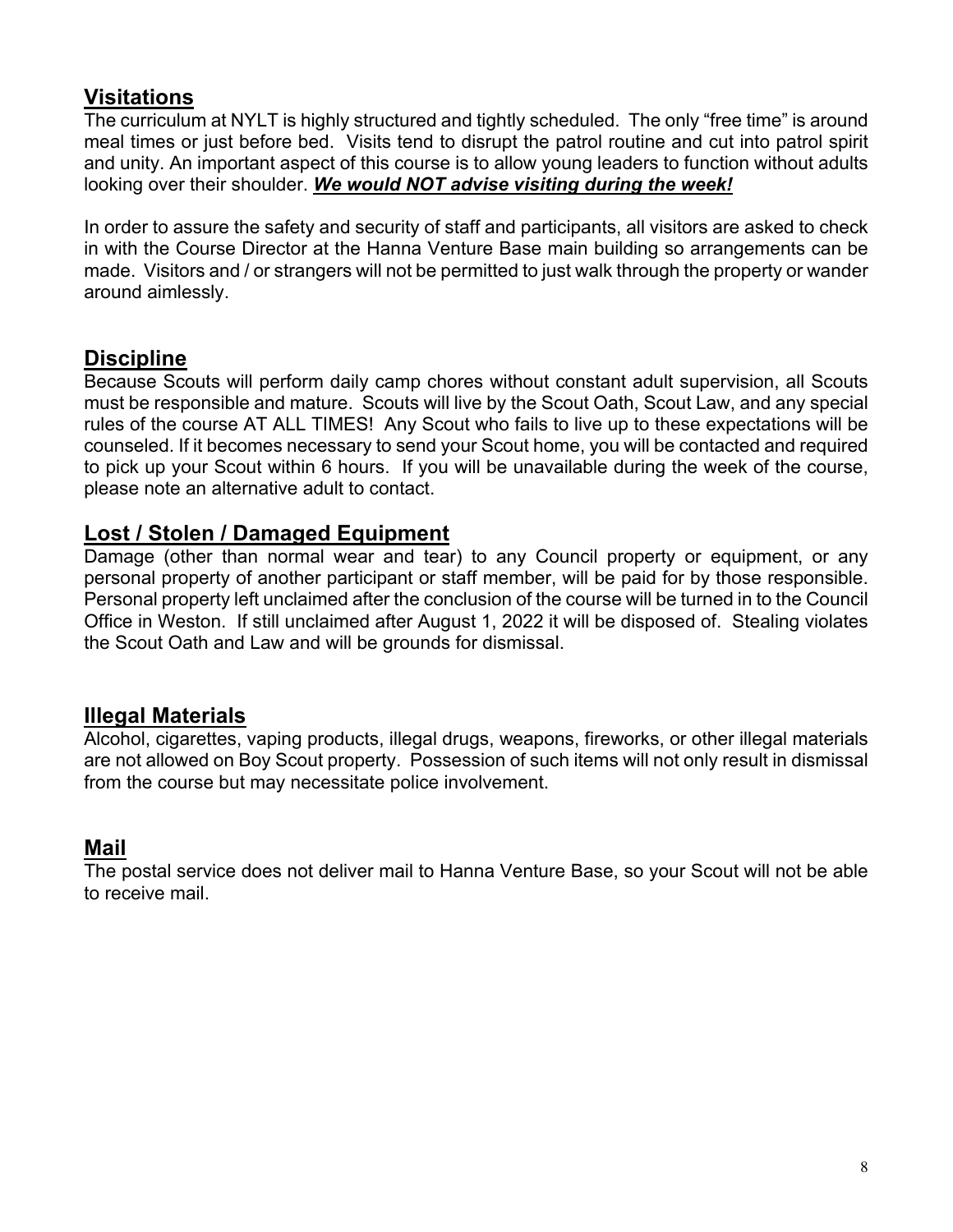#### **Phone Calls & Emails**

A pay phone is not available at Hanna Venture Base. Calls from Scouts will therefore be restricted. If you need to contact your Scout, the number for the Course Director is **[715] 573- 6717**. This phone number may show as Randall / Randy Gilray. You may call or text. Simply ask for your Scout (from National Youth Leadership Training or NYLT) to return your call. Note your Scout will be busy camping and learning leadership and will not be near a phone, so it may take some time to round them up. If it is an emergency, we will get them immediately. If it is not an emergency, they will call back when it is convenient for them to do so. Please use your Scout's name when leaving a message.

**Cell Phones are not permitted for participant Scouts!** If a Scout is found with a cell phone it will be taken away until the end of the week. Parents may pick it up from the Course Director after graduation on Saturday.

**E-Mail**: You may direct any email inquiries to: **NYLTsamoset@gmail.com** .

The subject line should be: NYLT - [ Scout's name ].

These emails will be answered but will not be immediate. Please allow up to 24 hours for a reply. For immediate response, please call my cell # **[715] 573-6717.**

#### **Personal Hygiene**

Due to the outdoor camp setting at NYLT and the "tight" program, daily showers are not possible. Twice during the week Scouts will be provided with an opportunity to shower. In between, Scouts need to "sponge bathe" in their campsites. Also, you can find prepackaged wash cloths that can remove the dirt of the day! A washing machine is not available, although Scouts may hand wash their clothes in a bucket. Ideally, enough clean clothes should be brought for the week so that washing them is unnecessary.

#### **Sickness / Injuries**

Occasionally we encounter Scouts who get homesick and feel a need to call home. If this happens, we will first counsel the Scout to try to overcome the homesickness. If you feel your scout may be likely to become homesick, discuss the matter with them. As a matter of practice, the Scouts will not be allowed to call home except in an emergency [our opinion]. It is our philosophy that to be a good leader a Scout must function with a degree of independence from parents.

Should your Scout become ill during the week they will be removed from the patrol and provided with a bed at our first aid station. Should the illness persist for more than 24 hours, or if it continues to worsen, you will be contacted to take your Scout home. For serious illness or injury, your Scout will be taken to a doctor / emergency room in Rhinelander and you will be contacted.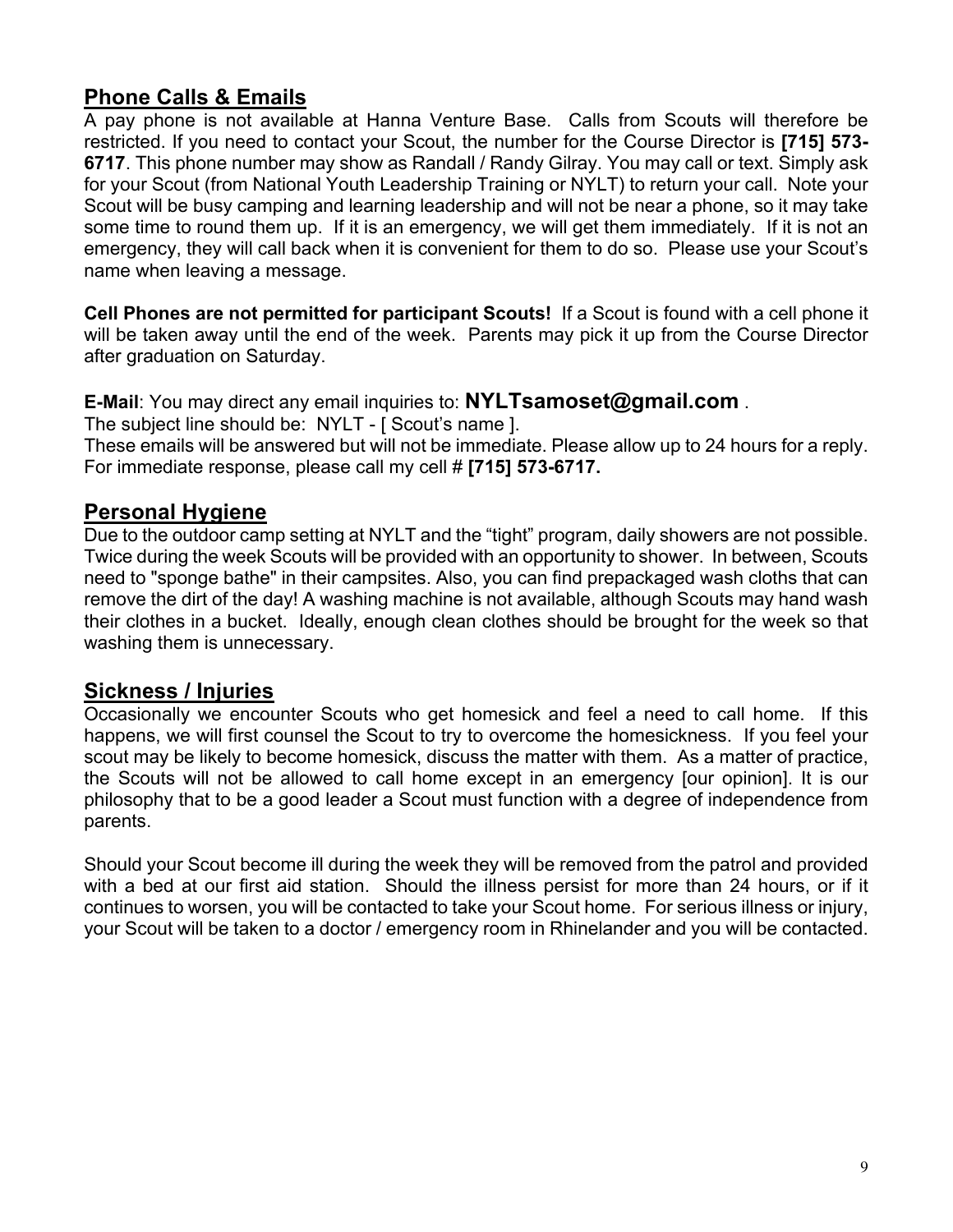#### **Medicines**

BSA Policy states that at a Scout function, all prescription medicines must be under the control of, and disbursed by, a designated staff member. If your Scout is on any prescription medicines or any other medications when they come to the course, they must be turned in to the Medical Director (MD) at the time of registration. AND, in order that our Medical Director knows, what they are disbursing and the quantity to be disbursed, **all prescription medicines and other medications must still be in the original container plus must be accompanied by a copy of the prescription.** The Staff Medical Director will keep each Scout's medicine in a separate labeled container. It will be your Scout's responsibility to contact the Medical Director when it is time to take their medicine. Any questions or concerns should be discussed with the Medical Director at the time of registration.

#### **Shakedown**

Before your Scout can be checked in, they must go through a shakedown process. That is, they may be asked to empty the contents of their pack on to a tarp or table. Adult staff members will be present to view everything on the tarp. If anything looks "suspicious" your Scout will be asked to break their equipment down further. If there is anything that they should not have, it will be given to you to take home. Candy, pop, lighters, cell phones and electronic games will be at the top of the list. Following the shakedown, patrol assignments, Medical Interviews and shirt, hat, and NYLT manual will be given out before the Scout joins their patrol.

#### **Follow-up**

When your Scout returns home, we encourage all parents and Scoutmasters to discuss the course with them. Ask to see their notebook; all Scouts are asked to take notes and are given many handouts during the week. They are also given a packet of information on Leadership and Scout Skills. Encourage your Scout to keep this information as a resource for future referral. Try to provide your Scout with opportunities to practice their newly learned Leadership Skills. Remember these Leadership Skills can be applied to any leadership role, not just Scouting.

#### **Earning a NYLT Leadership Pin**

Every Scout who attends NYLT has the opportunity to earn their Leadership Pin. Upon returning from the course, your Scout should sit down with their Scoutmaster or another designated leader and lay out a plan for your Scout to exercise some form of leadership within their troop or crew. This can be as simple as leading a campfire program or planning a troop campout. Upon completion of this leadership plan, your Scoutmaster should complete a NYLT Pin Application and mail it to the Course Director BEFORE April 20, 2023. The Course Director will make arrangements for someone from the NYLT staff to come and present your Scout with their pin, if possible. See your Scout's home Scoutmaster or Crew Advisor for details.

#### **Caffeine / Sweets "Addiction"**

Some youth today drink a lot of soda or energy drinks. Soda and 'energy drinks' have sugar and caffeine. It has been our experience that youth can get overactive and act different when the have had too many sweets. caffeine or energy boosters. Therefore, we would appreciate it if you would limit your Scouts intake of these items the week before the course starts, if not sooner!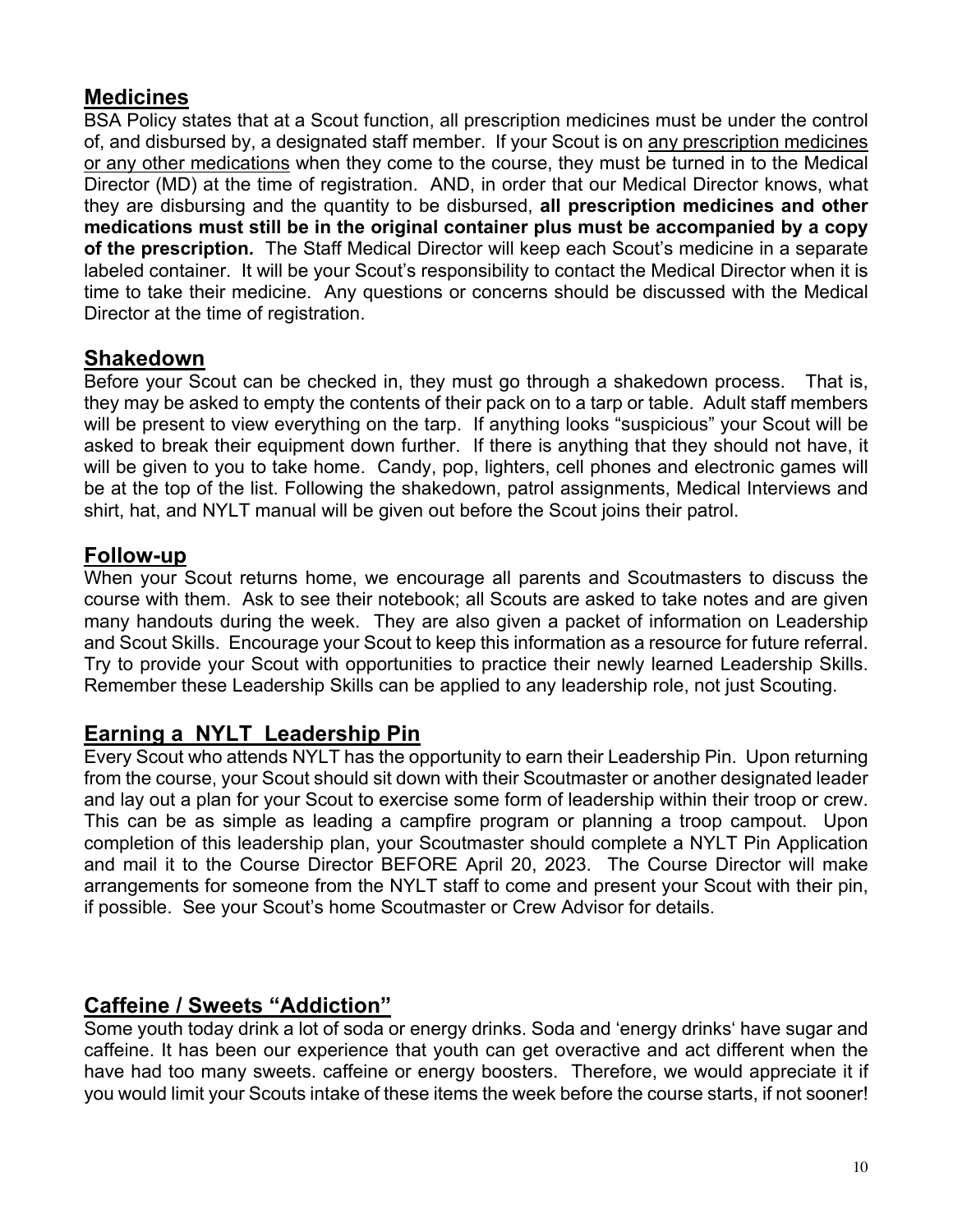#### **Problems During the Course**

When you get 70 - 100 teenagers together in a program, there are bound to be some problems. We address them as they occur. If your Scout encounters problems of any kind, they must go talk to their NYLT Scoutmaster or Course Director. We are here to help. We realize that teenagers are expanding their boundaries and sometimes they like to pick on others. But sometimes this gets out of hand.

#### **Your Scout has the right to feel safe at this NYLT course, or any Scout outing, for that matter.**

#### **If someone is picking on them, bullying, hazing or harassing them in any way, the SCOUT must go talk to their NYLT Scoutmaster or other NYLT Adult when it happens, so that we can do something about it.**

They should not fear any retaliation. It is our hope that your Scout has a positive and SAFE experience at NYLT. See Samoset's policy on Harassment, Bullying & Hazing (next page) for more information on this topic.

#### **Graduation Packet**

When the Scout completes the week of Leadership Training, they will receive in their Graduation Packet / envelope the following:

NYLT Graduation Certificate NYLT Patch NYLT Trained patch 1 Copy Medical Form Medicine Log showing all medicine dispensed during course Unused medicine that was brought to course NYLT Leadership Pin Letter NYLT Leadership Pin Application Scoutmaster Letter for Leadership Pin NYLT Course DVD – may be mailed at a later date

#### **Application Letter for Joining our 2023 Staff DUE DATE – OCTOBER 17, 2022**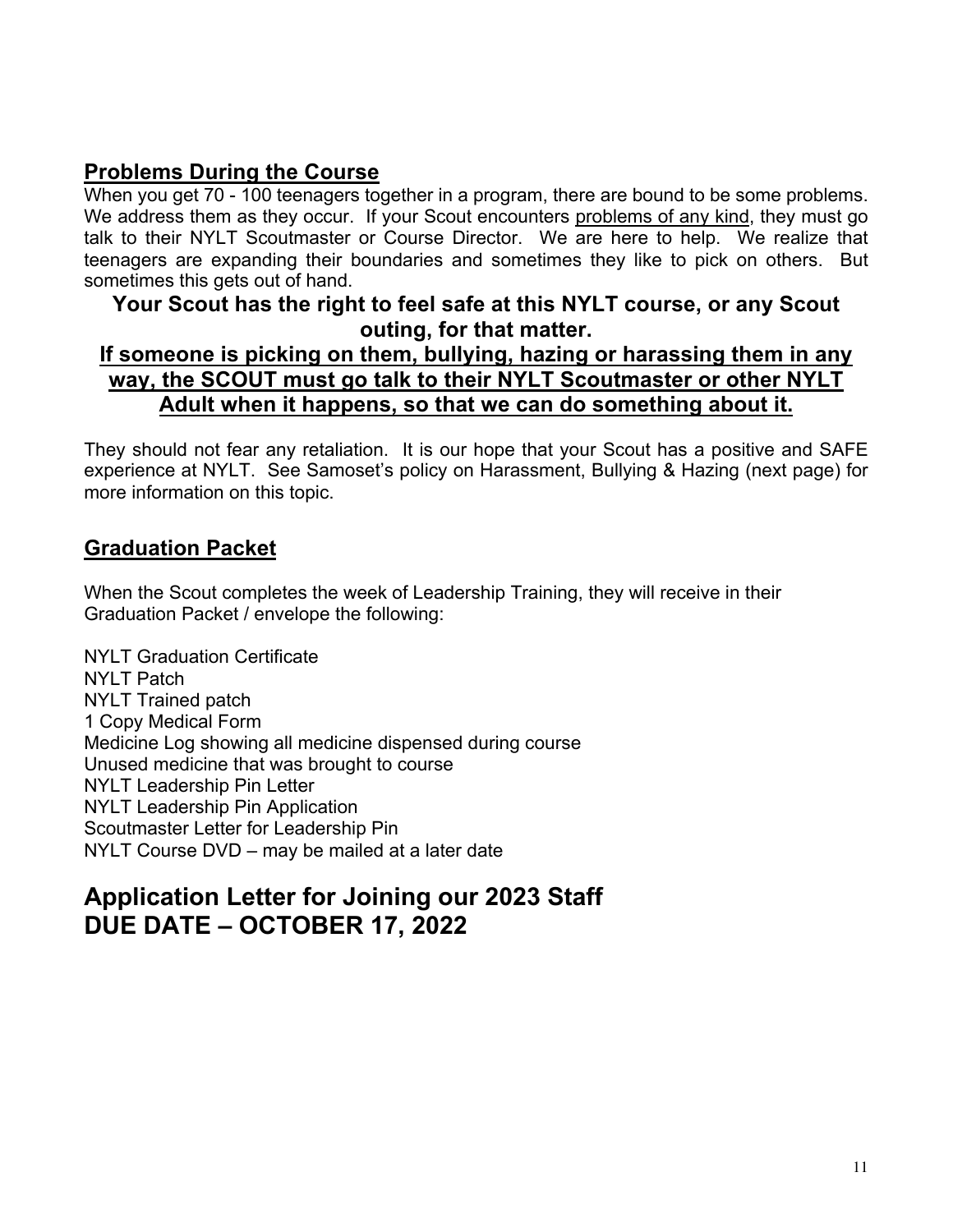#### *Samoset Council's Policy on*

### **Harassment**

Harassment takes many forms. It is unwanted behavior that interferes with a young person's life. Harassment makes young people feel bad and has no place in Scouting. All Scouts should feel comfortable at Scouting activities. If a youth is being harassed they should tell the harasser to stop it and contact an adult volunteer leader.

#### **Types of Harassment**

#### *Verbal Harassment*

Verbal Harassment is unwanted verbal comments, which make a young person feel bad or unsafe. Examples include teasing to cause embarrassment, threatening to cause harm to a person, or teasing about a person's appearance or body.

#### *Racial Harassment*

Racial harassment is unwanted comments regarding a young person's race, color or ethnic background. Examples include ethnic name calling or making negative comments about a particular ethnic group.

#### *Physical Harassment*

Physical harassment is unwanted behavior of a physical nature. Examples include pushing, striking another Scout or causing harm. Physical hazing and initiations are prohibited and may not be included as part of any Scouting activity. Physical harassment in some cases is against the law and is defined as battery, assault or disorderly conduct.

#### *Intimidation*

Intimidation is unwanted threats to cause harm. Telling a Scout to "watch their back" or stating that someone else is going to beat them up are examples of intimidation. Another example is getting too close to someone in their private space.

Boy Scouts of America does not recognize any secret organizations as part of its program. All aspects of the Scouting program are open to observation by parents and leaders.

Any form of harassment is wrong and it will not be tolerated at Scouting activities. Harassment should be taken seriously and all complaints should be investigated. Scouts who choose to harass another Scout can expect consequences which may include suspension from Scouting activities, parent conference, police referral, verbal warnings or revocation of Scouting membership.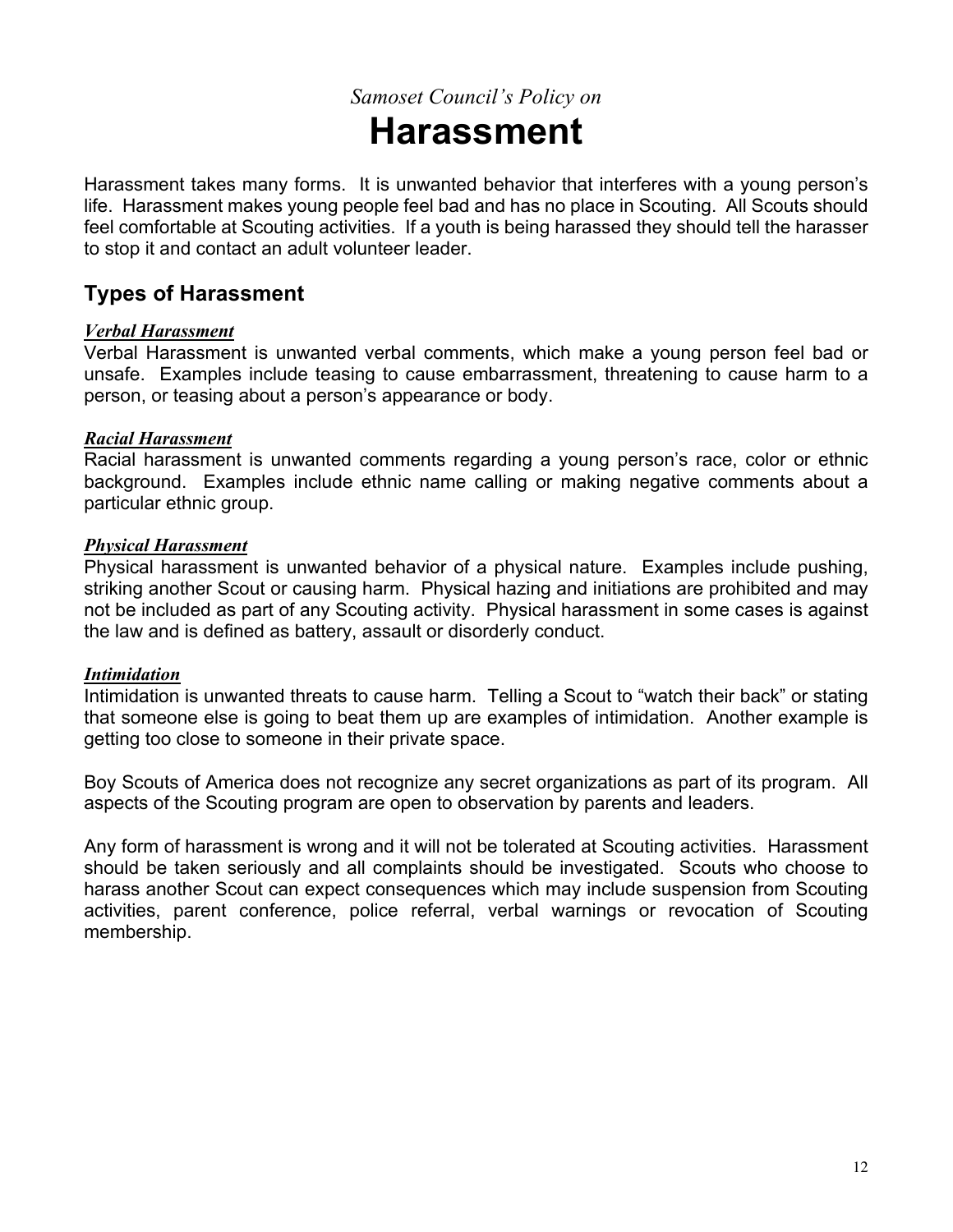### *Samoset Council's Policy on* **Bullying and Hazing**

The Samoset Council prohibits bullying or hazing or the threat of such activities by a Scout or group of Scouts against other Scouts. The Samoset Council Board of Directors considers these actions to be a violation of its obligation to provide a safe and healthful environment for all Scouts and determines them to be disruptive to the Scouting program.

#### *Bullying*

Bullying is defined as the repeated intimidation of others by real or threatened infliction of physical, verbal, written, electronically transmitted or emotional abuse, or through attacks on the property of another. It may include, but is not limited to actions such as verbal taunts, spreading rumors, name calling, put downs, extortion of money or possessions, and exclusion from Scouting groups within a Scouting program. Such conduct based on race, ethnic background, disability, and gender may contribute to harassment and discrimination in the Scouting environment. Scouts who engage in any act of bullying at camp, a Scouting function or any activity related to Scouting are subject to disciplinary action. This includes suspension or revocation of their Scouting membership. Scouts shall be informed annually of this policy through training at their unit meetings.

#### *Hazing*

Hazing is defined as any intentional knowing or reckless act meant to induce physical pain, embarrassment, humiliation, deprivation of rights, create physical or mental discomfort, results is property damage or theft, or is directed at a Scout for the purpose of being initiated into, affiliating with or maintaining membership in Scouting (Pack, Troop, or Crew) with Samoset Council and who's membership is totally or predominately other Scouts from Samoset Council. Hazing is prohibited and applies to any and all Scout activities that have not been approved by the Samoset Council. An example of an approved Scouting sponsored initiation activity is the Order of the Arrow calling out ceremony for the induction of Scouts into the Order of the Arrow. Scouts engaging in any hazing or hazing type behavior that is in anyway connected to any activity of Scouting will be subject to disciplinary action up to and including suspension or revocation of membership. Scouts shall be informed annually of this ruling via training at their unit meetings.

Samoset Council uses effective means to teach youth and adult leaders to recognize, avoid, prevent and halt physically or psychologically intrusive situations that may be harmful. Any Scout who feels they are a victim of bullying or hazing should contact an adult volunteer Scouter or staff member. Scouts and others are prohibited from retaliating against those who report incidents of bullying or hazing or assist in an investigation. Scouts and others who retaliate shall be subject to discipline. Furthermore, as may be required by law, law enforcement officials shall be notified of bullying or hazing incidents.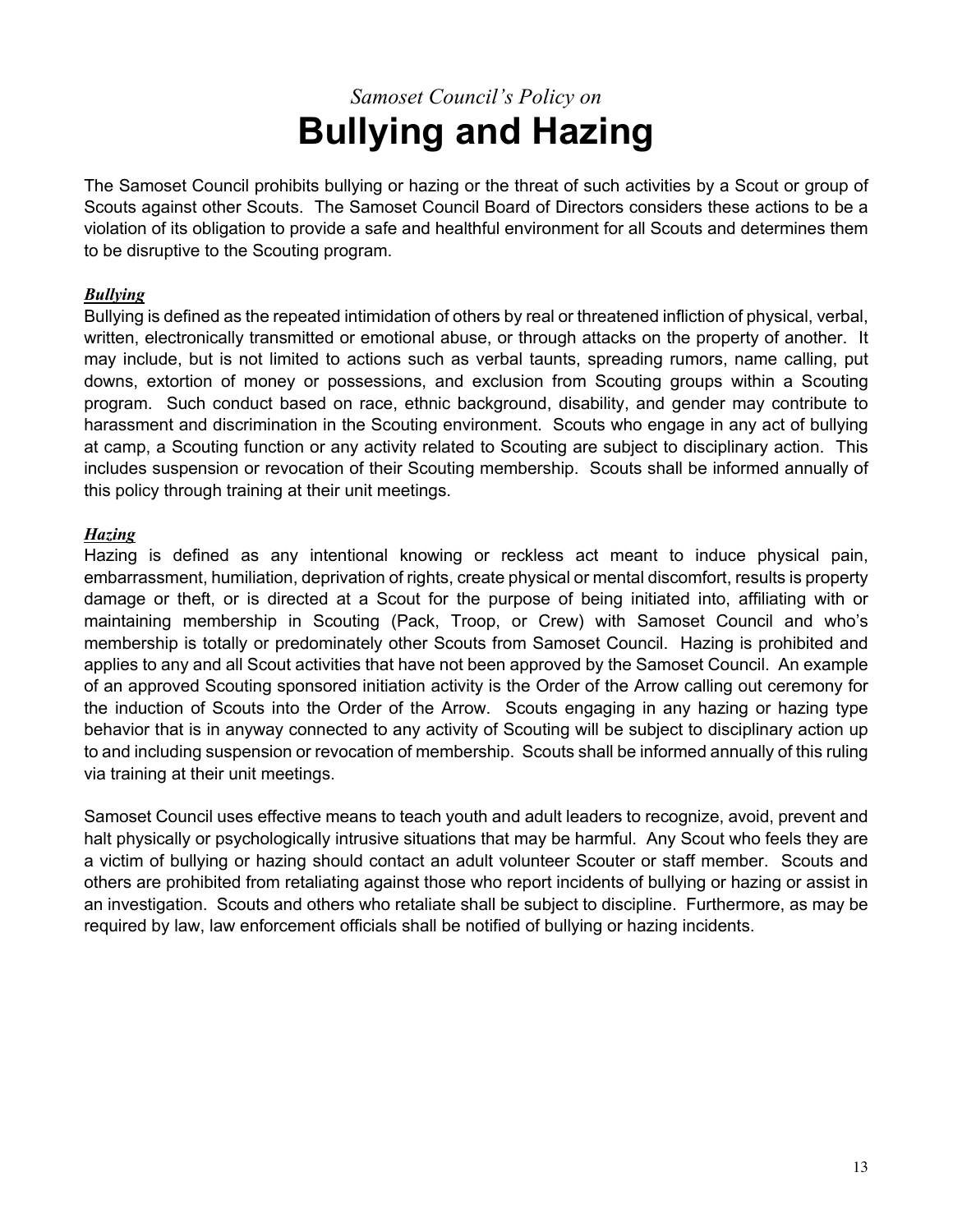### **Participant Equipment List**

**ABSOLUTE NECESSITIES --** *Must have in order to participate at the NYLT Course*

**Completed Youth Health & Medical Record Scout Uniform** *(shirt)*<br> **3** - ring binder *(1-1/2 inch or thicker)*<br>
2 Brillo / SOS Pads **3** - ring binder  $(1-1/2)$  *inch* or *thicker*) **Compass** Tote 'N Chip card **Home-made Fire Starters [ 3 ]** Note paper, pens/pencils **Daypack [ holds 3 ring binder, water bottle, daily use stuff ]** Personal first aid kit Change of clothing Boots/shoes suitable for hiking Extra pair of shoes Rain gear *(very important)* Underclothing Required/prescribed medication Mess kit *(or plate, bowl, cup)* Watch Knife, fork, spoon 2 or 3 plastic garbage bags<br>
2 or 3 plastic garbage bags<br>
2 or 3 plastic garbage bags  $G$  **Ground cloth** *(waterproof)* Spring/fall rated sleeping bag *(suitable* Towel & washcloth *for backpacking--NOT bulky, NOT summer)* Extra blanket(s) Flashlight *(with new batteries) or headlamp* Toothbrush & paste Boy Scout Handbook **Hand Soap & other toiletries** PJ's or clothes to sleep in Scout knife *(No hunting, sheath or street* Backpack *(framed)* for packing out *knifes [ These will be confiscated ] )*

This backpack should be used to pack in all clothes and other items for the week

#### *2 - Lightweight* **BACKPACKER TENTS** *with rain fly [ rough size 8' x 8' or SMALLER ]* **Tent must have room for 1 Scout** *plus* **gear for**

**\_\_\_\_\_\_\_\_\_\_\_\_\_\_\_\_\_\_\_\_\_\_\_\_\_\_\_\_\_\_\_\_\_\_\_\_\_\_\_\_\_\_\_\_\_\_\_\_\_\_\_\_\_\_\_\_\_\_\_\_\_\_\_\_\_\_\_\_\_\_\_\_\_\_\_\_\_\_\_\_\_\_\_\_**

the week *(the ideal tent would be rated as a " 1 or 2-man" tent)*

Scout shorts / socks/pants Radios, tape players, electronic games, Air mattress / foam pad cell phones, etc. (will *be "kept" in safe* Pillow *storage until you leave!!)* Work gloves Headgear *(strange hats, etc.)* Sunglasses - extra prescription eyeglasses **Pop**, food or other snacks Handkerchiefs Saws, axes, hatchets, shovels Camera & film **Fishing gear** Seat Cushion to sit on *(during the many presentations)* Cots/lawn chairs Insect repellent *(NO AEROSOL CANS)* Coolers Wind breaker or other light jacket Weapons/fireworks *( You will be sent home! )* Sharpening stone T-shirts with "questionable" messages Moccasins or slippers *(remember the Scout Oath and Law!)* Sun screen lotion/lip salve Troop or local neckerchief *(An NYLT course*) Religious book(s)<br>
Metal mirror (NO GLASS MIRRORS) Bulky suitcases<br>
Any other bulky PRE-PACKAGED WASH CLOTHS - disposable Aerosol cans of anything

#### **OPTIONAL ITEMS: SOME ITEMS YOU SHOULD** *NOT* **BRING:**

Straps for fastening articles to backpack *bolo tie will be provided)*

Any other bulky or unnecessary items

**REMINDER!** You will be required to "pack in" and will be living and camping outdoors. Meals will be prepared by you and your patrol members on an open wood fire. You must be able to carry all items in one trip (pack in a good framed backpack). If you can get by without something, leave it home!

**All cooking equipment will be provided by the NYLT course.** You will receive 2 - NYLT T-shirts, an NYLT bolo, and a hat with name tag PLUS an NYLT Water Bottle upon arrival, to wear and use throughout the week.